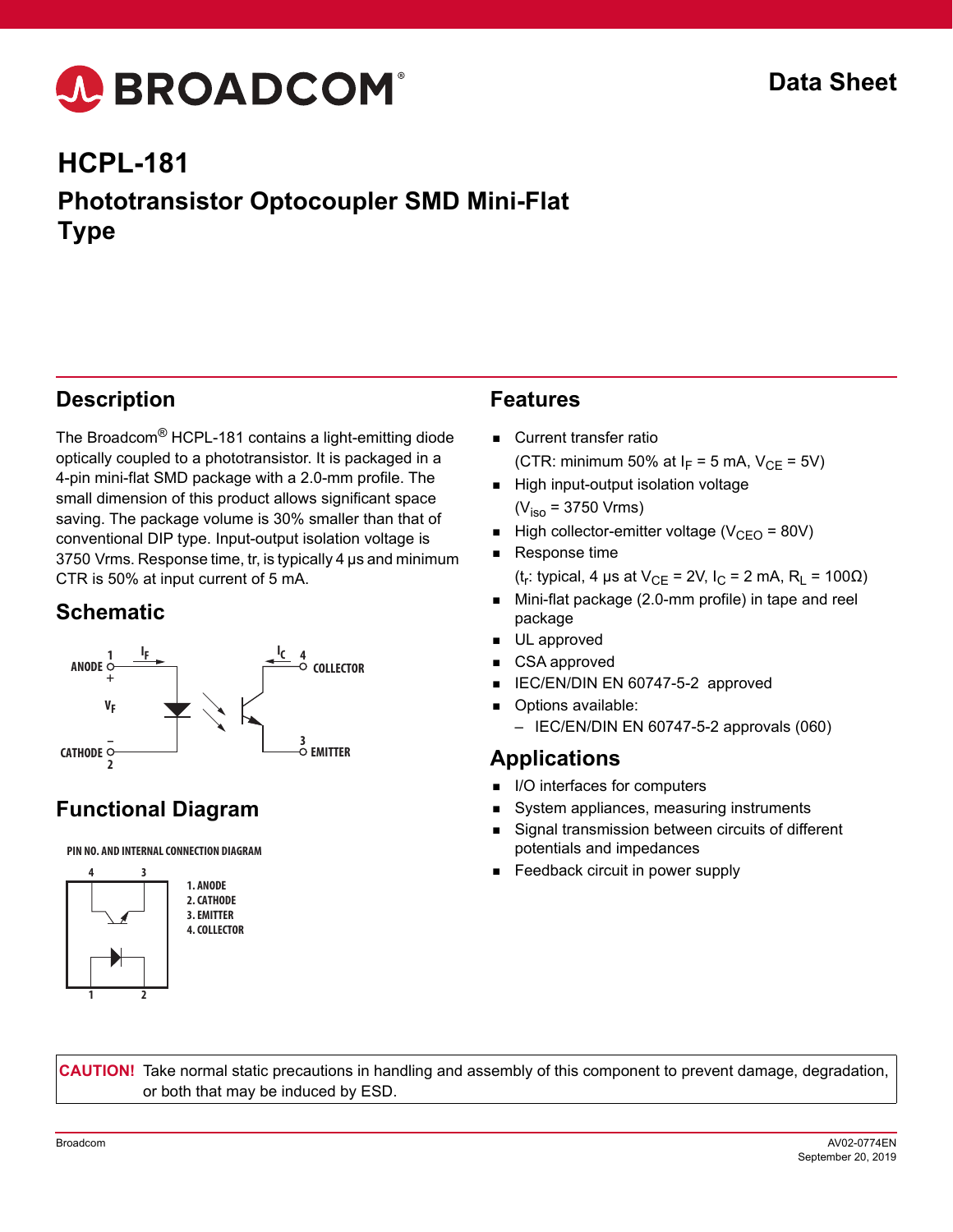## **Ordering Information**

HCPL-181 is UL Recognized with 3750 Vrms for 1 minute per UL1577 and is approved under CSA Component Acceptance Notice #5, File CA 88324.

|                              | <b>RoHS Compliant Option</b>            |                                      |                                       |                                       |                                                    |         |                                |                  |                                   |                         |
|------------------------------|-----------------------------------------|--------------------------------------|---------------------------------------|---------------------------------------|----------------------------------------------------|---------|--------------------------------|------------------|-----------------------------------|-------------------------|
| <b>Part</b><br><b>Number</b> | Rank '0'<br>50%<br>$<$ CTR<br>$< 600\%$ | Rank 'A'<br>80%<br>$<$ CTR<br>< 160% | Rank 'B'<br>130%<br>$<$ CTR<br>< 260% | Rank 'C'<br>200%<br>$<$ CTR<br>< 400% | <b>Rank 'D'</b><br>$300\%$<br>$<$ CTR<br>$< 600\%$ | Package | <b>Surface</b><br><b>Mount</b> | Tape and<br>Reel | <b>IEC/EN/DIN</b><br>EN 60747-5-2 | Quantity                |
| HCPL-181                     | $-000E$                                 | $-00AE$                              | $-00BE$                               | $-00CE$                               | $-00DE$                                            | SO-4    | x                              | X                |                                   | 3000 pieces<br>per reel |
|                              | $-060E$                                 | $-06AE$                              | $-06BE$                               | $-06CE$                               | $-06DE$                                            | $SO-4$  | x                              | x                |                                   | 3000 pieces<br>per reel |

To order, choose a part number from the part number column and combine with the desired option from the option column to form an order entry.

#### Example 1:

HCPL-181-00AE to order product of Miniflat-4 DC Surface Mount package in Tape and Reel packaging with 80%<CTR<160% and RoHS compliant.

#### Example 2:

HCPL-181-060E to order product of Miniflat-4 DC Surface Mount package in Tape and Reel packaging with 50%<CTR<600%, IEC/EN/DIN EN60747-5-2 Safety Approval and RoHS compliant.

Option data sheets are available. Contact your Broadcom sales representative or authorized distributor for information.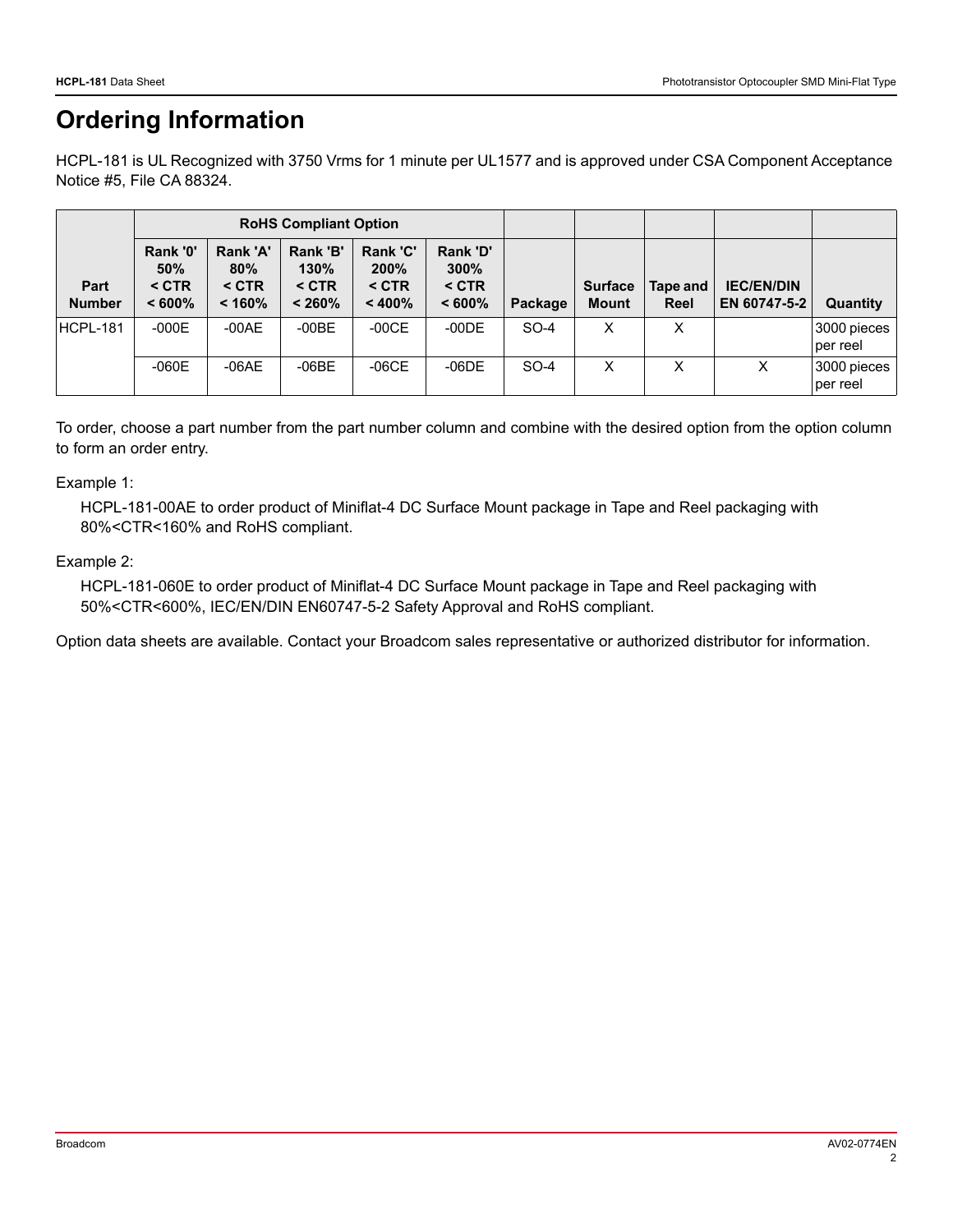## **Package Outline Drawings**

## **HCPL-181-000E**



**DIMENSIONS IN MILLIMETERS.**

#### **HCPL-181-060E**



**DIMENSIONS IN MILLIMETERS.**

## **Solder Reflow Temperature Profile**

- <span id="page-2-0"></span>1. One-time soldering reflow is recommended within the condition of temperature and time profile shown at right.
- 2. When using another soldering method such as infrared ray lamp, the temperature may rise partially in the mold of the device. Keep the temperature on the package of the device within the condition of [Step 1.](#page-2-0)
- **NOTE:** Non-halide flux should be used.

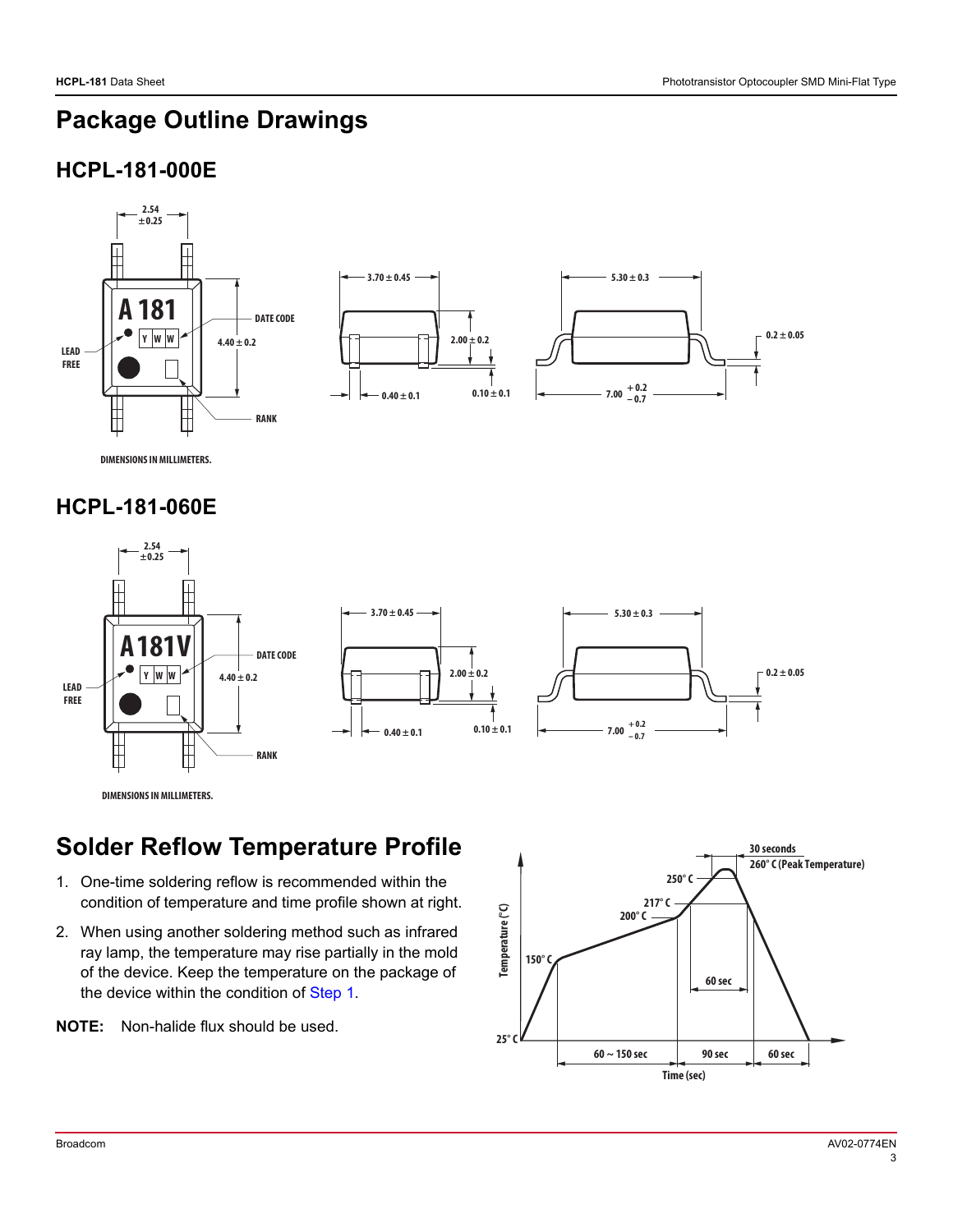# Absolute Maximum Ratings (T<sub>A</sub> = 25°C)

| <b>Description</b>                                                                 | Value                                |  |  |
|------------------------------------------------------------------------------------|--------------------------------------|--|--|
| Storage Temperature, $T_S$                                                         | $-55^{\circ}$ C to +155 $^{\circ}$ C |  |  |
| Operating Temperature, $T_A$                                                       | $-55^{\circ}$ C to +100 $^{\circ}$ C |  |  |
| Lead Solder Temperature, maximum<br>(1.6 mm below seating plane)                   | $260^{\circ}$ C for 10s              |  |  |
| Average Forward Current, $I_F$                                                     | 50 mA                                |  |  |
| Reverse Input Voltage, V <sub>R</sub>                                              | 6V                                   |  |  |
| Input Power Dissipation, P <sub>I</sub>                                            | 70 mW                                |  |  |
| Collector Current, $I_{\rm C}$                                                     | 50 mA                                |  |  |
| Collector-Emitter Voltage, V <sub>CEO</sub>                                        | 80V                                  |  |  |
| Emitter-Collector Voltage, V <sub>FCO</sub>                                        | 6V                                   |  |  |
| <b>Collector Power Dissipation</b>                                                 | 150 mW                               |  |  |
| <b>Total Power Dissipation</b>                                                     | 170 mW                               |  |  |
| Isolation Voltage, V <sub>iso</sub><br>(AC for 1 minute, R.H. = $40\% \sim 60\%$ ) | 3750 Vrms                            |  |  |

| Rank Mark | CTR $(%)$   | <b>Conditions</b>                                    |
|-----------|-------------|------------------------------------------------------|
| А         | $80 - 160$  | $ I_F = 5$ mA, $V_{CF} = 5$ V, T <sub>A</sub> = 25°C |
| в         | $130 - 260$ |                                                      |
|           | $200 - 400$ |                                                      |
|           | $300 - 600$ |                                                      |

# **Electrical Specifications (T<sub>A</sub> = 25°C)**

| <b>Parameter</b>                            | Symbol            | Min.               | Typ.               | Max. | <b>Units</b> | <b>Test Conditions</b>       |
|---------------------------------------------|-------------------|--------------------|--------------------|------|--------------|------------------------------|
| Forward Voltage                             | $V_F$             |                    | 1.2                | 1.4  | V            | $I_F = 20$ mA                |
| <b>Reverse Current</b>                      | l <sub>R</sub>    |                    |                    | 10   | μA           | $V_R = 4V$                   |
| <b>Terminal Capacitance</b>                 | $C_t$             |                    | 30                 | 250  | рF           | $V = 0$ , $f = 1$ kHz        |
| <b>Collector Dark Current</b>               | <sup>I</sup> CEO  |                    |                    | 100  | nA           | $V_{CF}$ = 20V               |
| Collector-Emitter Breakdown Voltage         | BV <sub>CEO</sub> | 80                 |                    |      | V            | $I_C = 0.1$ mA, $I_F = 0$    |
| Emitter-Collector Breakdown Voltage         | BV <sub>ECO</sub> | 6                  |                    |      | $\vee$       | $I_F = 10 \mu A$ , $I_F = 0$ |
| <b>Collector Current</b>                    | $I_{C}$           | 2.5                |                    | 30   | mA           | $I_F = 5$ mA, $V_{CF} = 5V$  |
| Current Transfer Ratio <sup>a</sup>         | <b>CTR</b>        | 50                 |                    | 600  | $\%$         |                              |
| <b>Collector-Emitter Saturation Voltage</b> | $V_{CE(sat)}$     |                    |                    | 0.2  | V            | $I_F$ = 20 mA, $I_C$ = 1 mA  |
| Response Time (Rise)                        | t <sub>r</sub>    |                    | 4                  | 18   | μs           | $V_{CC}$ = 2V, $I_C$ = 2 mA  |
| Response Time (Fall)                        | t <sub>f</sub>    |                    | 3                  | 18   | μs           | $R_1 = 100\Omega$            |
| <b>Isolation Resistance</b>                 | $R_{iso}$         | $5 \times 10^{10}$ | $1 \times 10^{11}$ |      | Ω            | DC 500V, 40% ~ 60% RH        |
| <b>Floating Capacitance</b>                 | $C_f$             |                    | 0.6                | 1.0  | рF           | $V = 0$ , $f = 1$ MHz        |

a. CTR =  $(I_C / I_F) \times 100\%$ .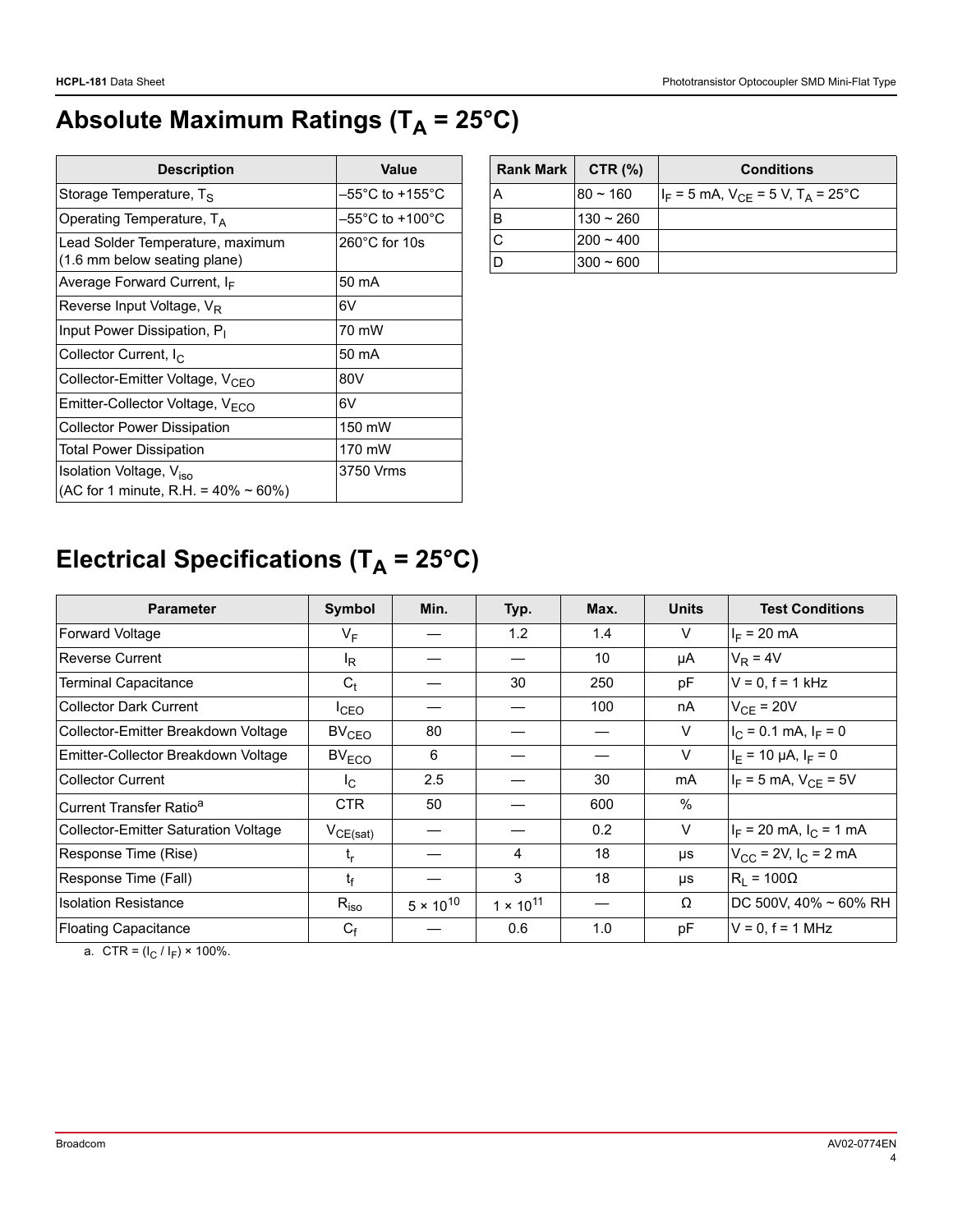#### **Figure 1: Forward Current vs. Temperature Figure 2: Collector Power Dissipation vs. Temperature**



**Figure 3: Collector-Emitter Saturation Voltage vs. Forward Current**







**Figure 4: Forward Current vs. Forward Voltage**



Figure 5: Current Transfer Ratio vs. Forward Current Figure 6: Collector Current vs. Collector-Emitter Voltage

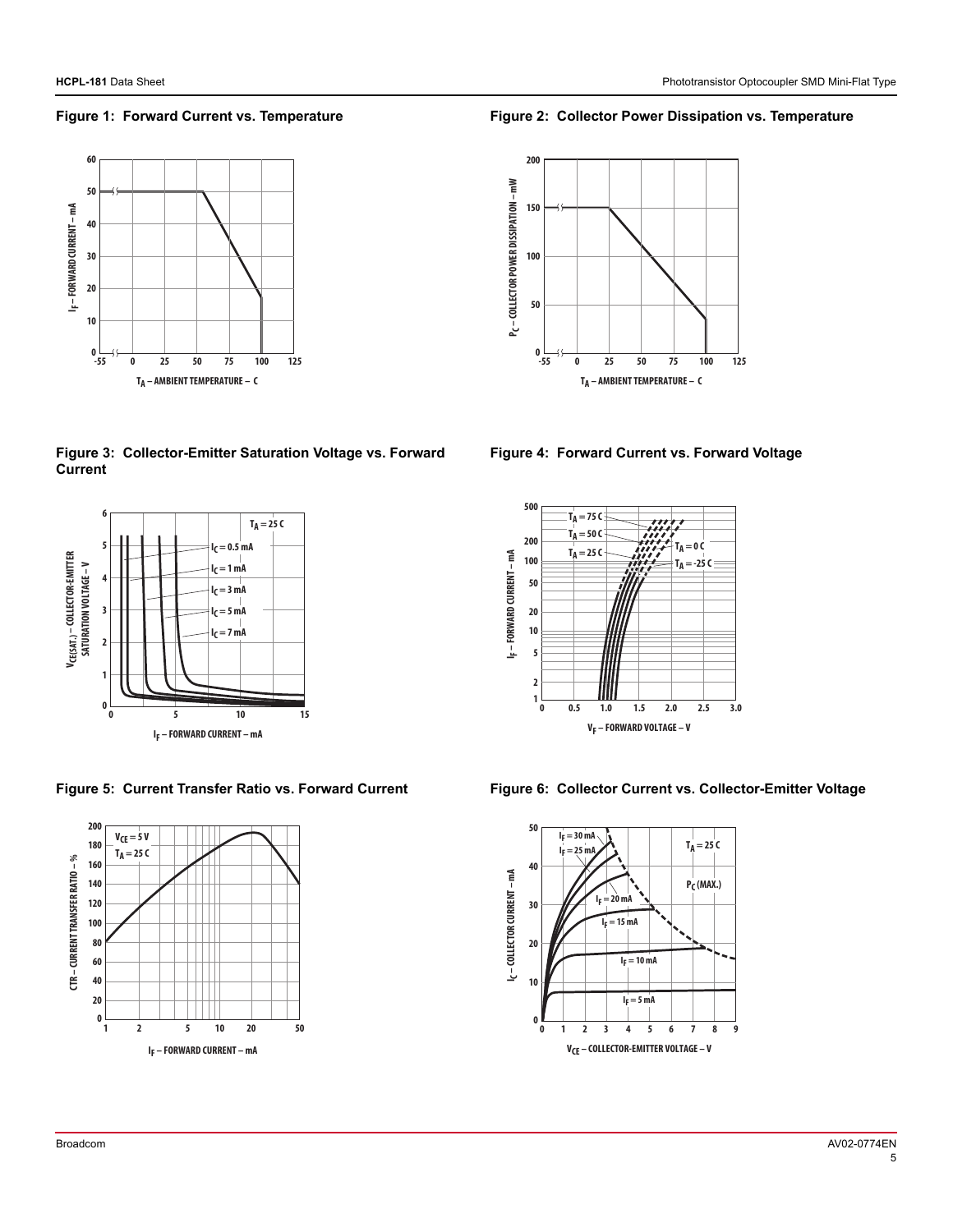#### Figure 7: Relative Current Transfer Ratio vs. Temperature Figure 8: Collector-Emitter Saturation Voltage vs.



#### Figure 9: Collector Dark Current vs. Temperature Figure 10: Response Time vs. Load Resistance



# **Temperature**





**Figure 11: Frequency Response**

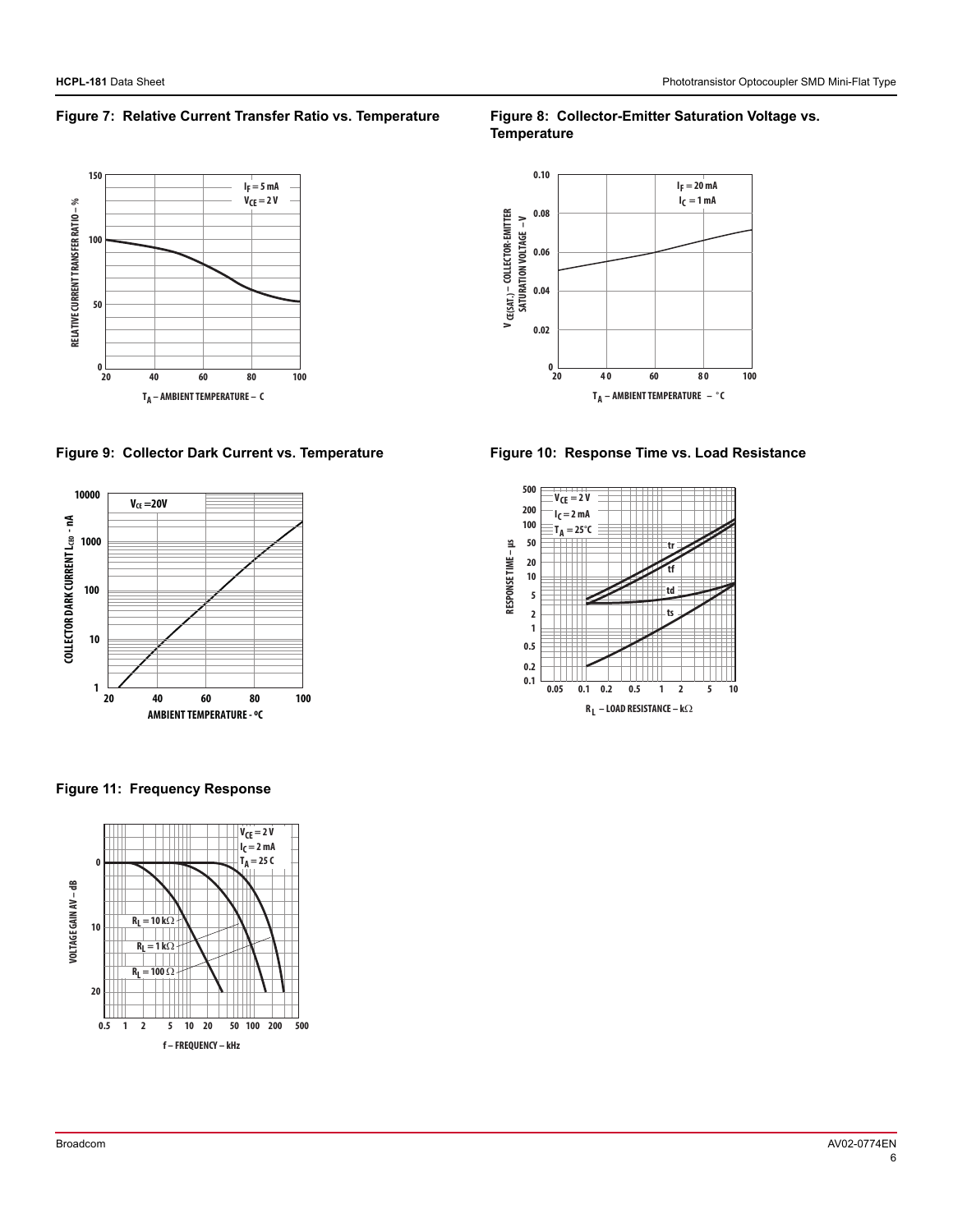# **Test Circuit for Response Time**



## **Test Circuit for Frequency Response**